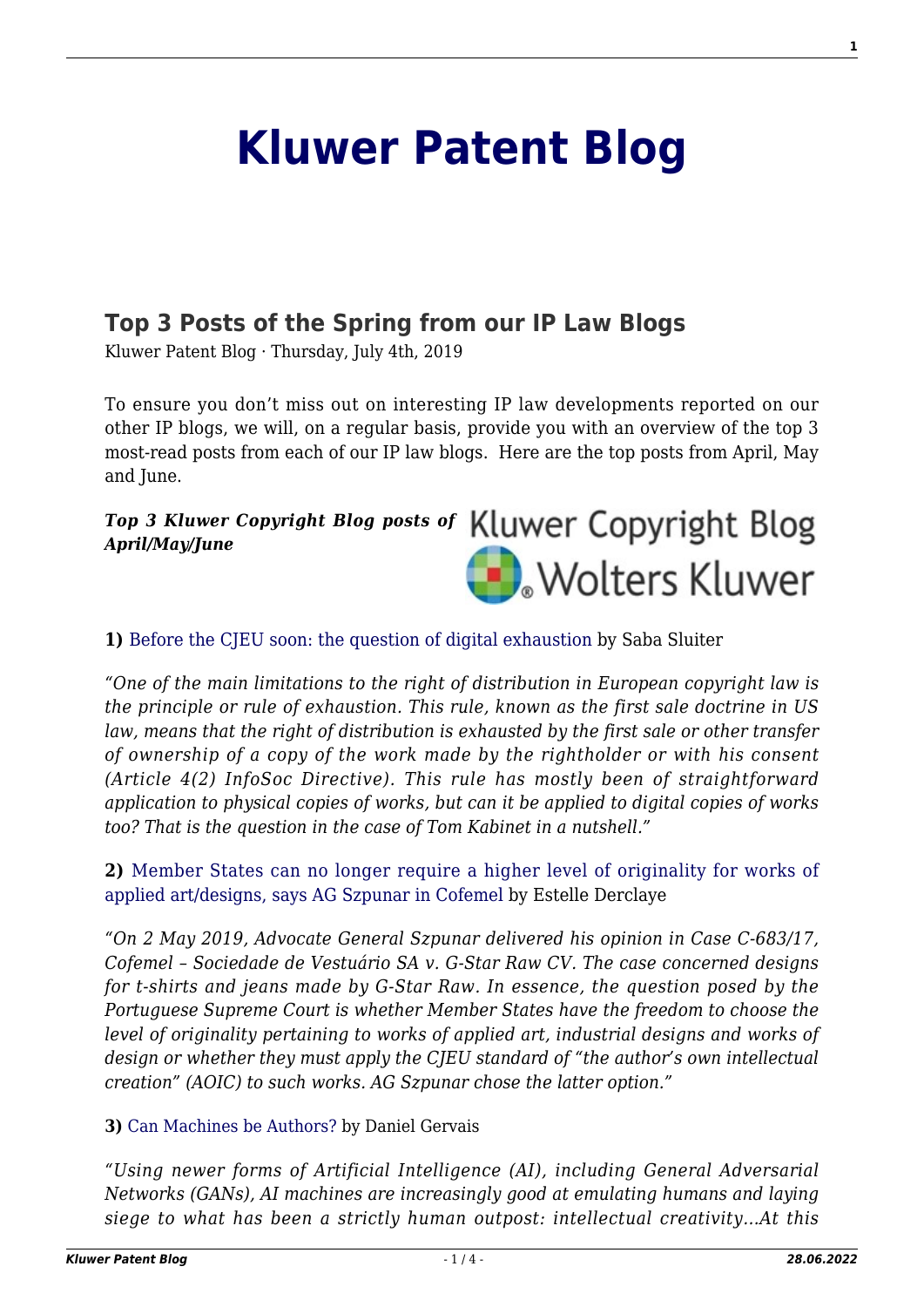*juncture, we cannot know with certainty how high on the creativity ladder machines will reach when compared to or measured against their human counterparts, but we do know this: They are far enough already to force us to ask a genuinely hard and complex question, one that intellectual property (IP) scholars and courts will need to answer soon, namely whether copyrights should be granted to productions made not by humans, but by machines. This question is the subject of my forthcoming article, the key points of which are discussed in this post."*

## *Top 3 Kluwer Trademark Blog posts of April/May/June* **D**. Wolters Kluwer

#### **1)** [Jurassic battle in Spanish courts](http://trademarkblog.kluweriplaw.com/2019/04/23/jurassic-battle-in-spanish-courts/) by Carolina Pina

*"Can Dinosaurs be monopolized as a trademark? The Commercial Court of Barcelona (Judgment No. 123/2019 of April 3, 2019) has held that the representation of a dinosaur on a cookie cannot be monopolized by a company and should remain in the public domain."*

#### **2)** [India: Deceptive Similarity of Trademarks](http://trademarkblog.kluweriplaw.com/2019/02/23/india-deceptive-similarity-of-trademarks/) by Amrit Singh

*"In India, so-called translation cases, where a later mark is (or is alleged to be) a mere translation of an earlier mark leading to confusion resulting from conceptual similarity, are dealt with under the concept of "deceptive similarity". While earlier decisions seemed to favour a broad interpretation of this concept, the judgment of the Delhi High Court dated 31 January 2019 in the case of M/S Allied Blenders and Distillers Pvt. Ltd. v. Govind Yadav & Anr seems to support closer scrutiny. In this case, the Court ruled that the trademarks "Officer's Choice" and "Fauji's" were not deceptively similar."*

#### **3)** [Celebrity Names in Class 16](http://trademarkblog.kluweriplaw.com/2019/05/03/celebrity-names-in-class-16/) by Kai Schmidt-Hern

*"With decision of 25th February 2019, the German Federal Patent Court (Bundespatentgericht) has ruled on the registrability of a celebrity name for inter alia publications in class 16. The Bundespatentgericht is the appeals court for decisions of the German Patent and Trademark Office (DPMA)…Franziska van Almsick, one of the most successful swimmers of recent times, applied for the registration of her name "Franziska van Almsick" as a word mark for several goods and services with publications in class 16 among them."*

#### Kluwer Patent Blog *Top 3 Kluwer Patent Blog posts of April/May/June*



**1)** [EPO staff survey: concerns about quality, low confidence in management, lack of](http://patentblog.kluweriplaw.com/2019/04/07/epo-staff-survey-concerns-about-quality-low-confidence-in-management-lack-of-respect/) [respect](http://patentblog.kluweriplaw.com/2019/04/07/epo-staff-survey-concerns-about-quality-low-confidence-in-management-lack-of-respect/) by Kluwer Patent blogger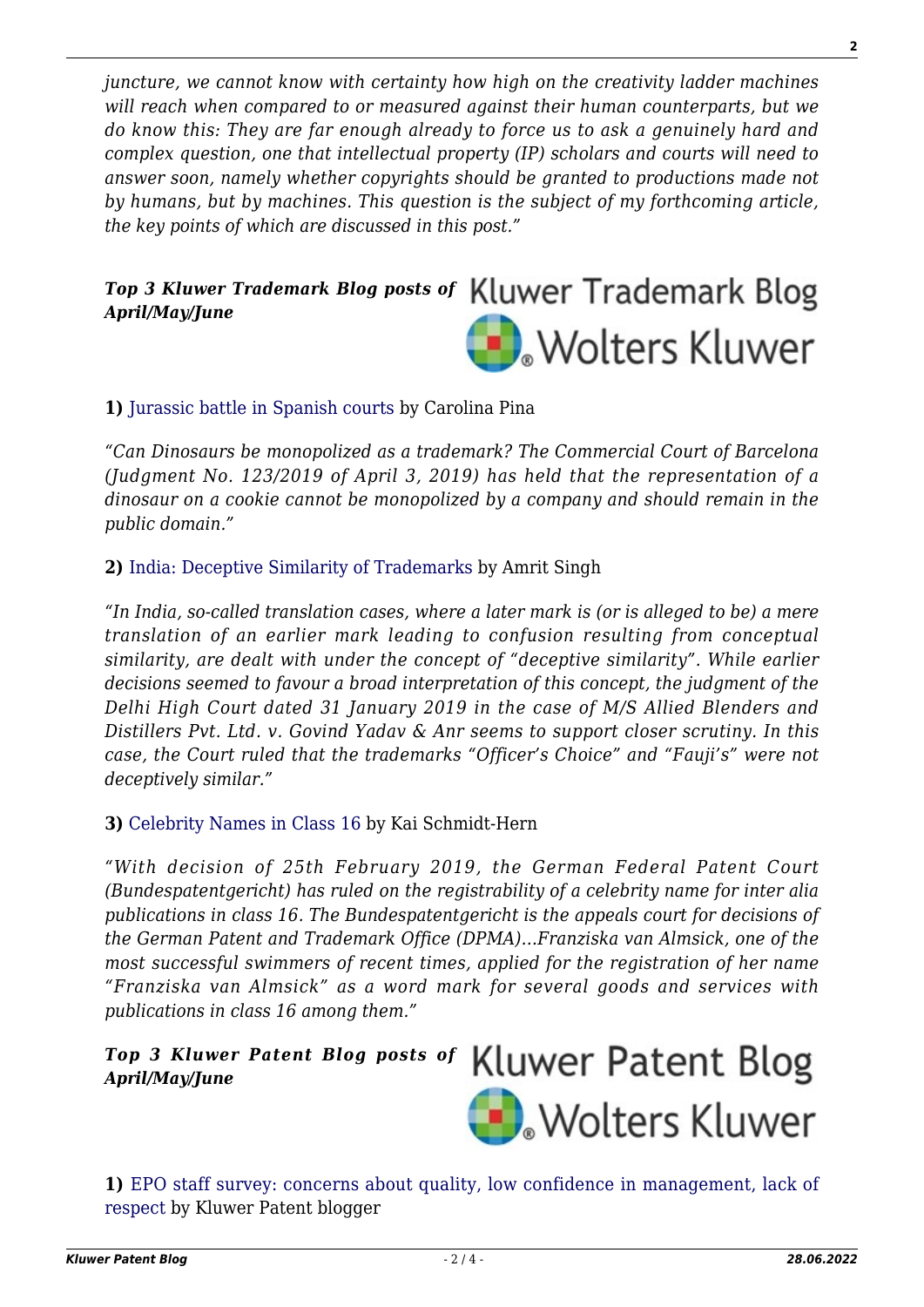*"Only two thirds of EPO staff are proud to work at the European Patent Office. Four in ten say they face substantial obstacles to doing their job well. They have a very negative view of management effectiveness, with low confidence in senior management decisions, lack of clarity about direction, and insufficient contact between senior management and staff. Concerns are high about the Office's commitment to quality, and about its reputation and service focus. The majority of staff have autonomy to do their work, but far fewer think it is safe to speak up, or feel encouraged to contribute new ideas. There is little evidence of a 'continuous improvement culture' in the Office.These are the most important conclusions of 'Your voice, our future: The EPO Staff Engagement Survey'."*

**2)** [Es gibt nichts Gutes. Außer man tut es. Both within and outside the EPO.](http://patentblog.kluweriplaw.com/2019/05/16/es-gibt-nichts-gutes-auser-man-tut-es-both-within-and-outside-the-epo/) by Thorsten Bausch

*"One of the deepest insights in moral philosophy is provided by Erich Kästner's short rhyme "Es gibt nichts Gutes. Außer man tut es." (There's nothing good. Unless you do it.), which became one of the most cited proverbs in German. Mind Kästner's original punctuation. In the first sentence, he expressed fundamental skepticism that there is an absolute good. But then he allowed for the one, single exception: if you do it.*

*With that, let me turn straight to the European Patent Office. It has called for comments on its strategic plan. It seeks a dialogue with the public on quality and wants to receive direct feedback from every stakeholder so that it can improve its quality processes by reacting to clearly identified and real needs. Its President seeks to listen to its staff and pledged to renew social dialogue and ease tensions in his letter of motivation to the Administrative Council before he was elected. There are news on the financial side. And, finally, the EPO has recently published the Annual Report on the Boards of Appeal 2018, which also gives cause for a few comments."*

### **3) [Union calls for strike at the EPO, first time since president António](http://patentblog.kluweriplaw.com/2019/05/24/union-calls-for-strike-at-the-epo-first-time-since-president-antonio-campinos-took-office/) [Campinos took office](http://patentblog.kluweriplaw.com/2019/05/24/union-calls-for-strike-at-the-epo-first-time-since-president-antonio-campinos-took-office/)** by Kluwer Patent Blogger

*"The SUEPO trade union has called for a strike in all EPO sites around the next Administrative Council's meeting in June…'Almost one year after the arrival as Mr. Campinos as President of the EPO, we note with regret that the social situation hasn't improved and that none of the root causes of the many issues that trouble our organisation have been addressed. The Battistelli administration and its anti-staff policies are still in place. The situation in the office is more toxic than ever, as also shown by the recent disastrous staff survey results and the worsening of staff health. There are many reasons for discontent', the SUEPO wrote to president Campinos last week."*

Read further posts on the Kluwer Copyright Blog [here,](http://kluwercopyrightblog.com/) the Kluwer Trademark Blog [here](http://kluwertrademarkblog.com/) and the Kluwer Patent blog [here.](http://kluwerpatentblog.com/)